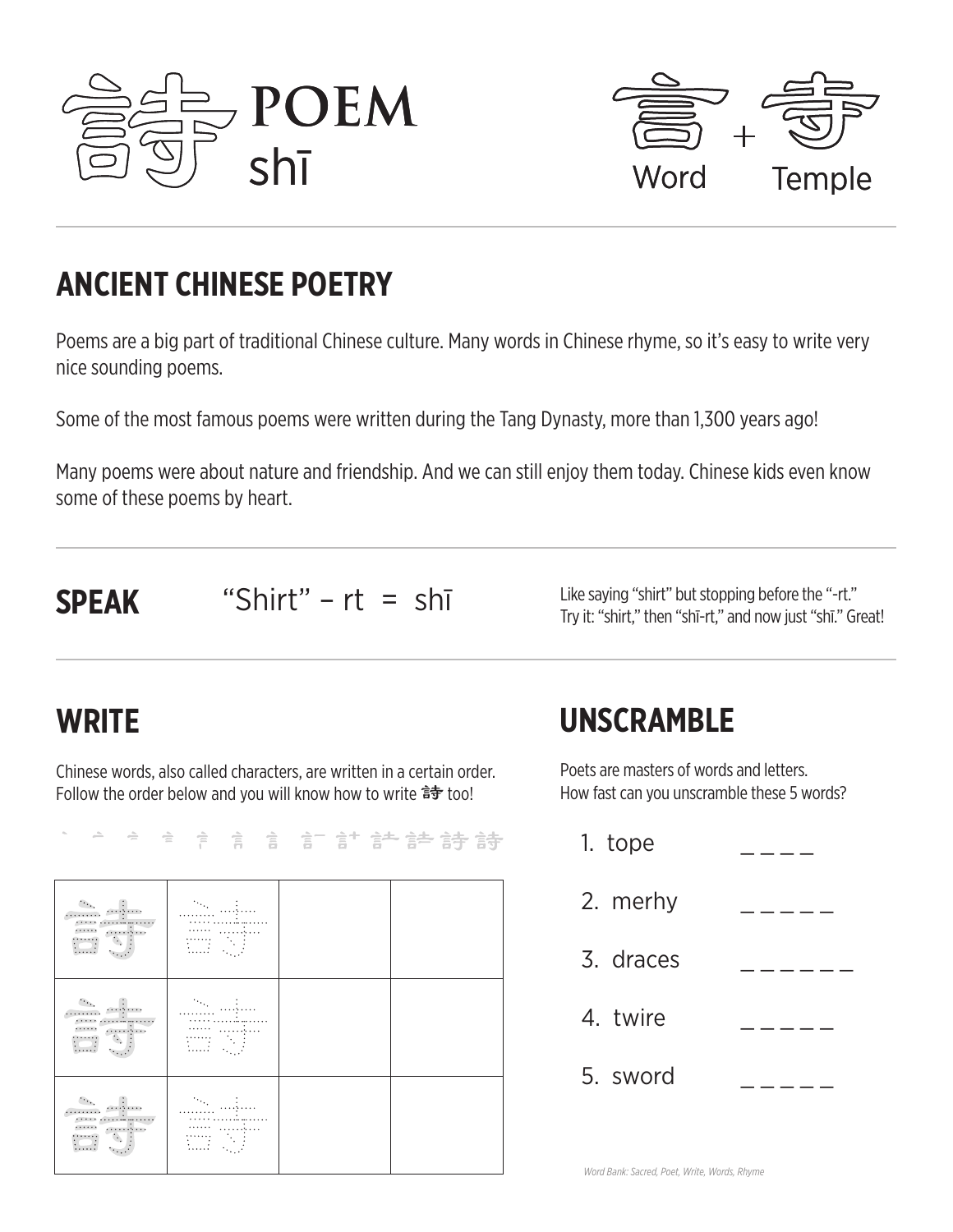



Start on the left side of the word and write top to bottom, then go to the right side and write top to bottom. You can also try writing it with a small brush like the ancient poets.

| at-      |  |  |  |
|----------|--|--|--|
| at<br>av |  |  |  |
| àt       |  |  |  |
|          |  |  |  |
|          |  |  |  |
|          |  |  |  |
|          |  |  |  |
|          |  |  |  |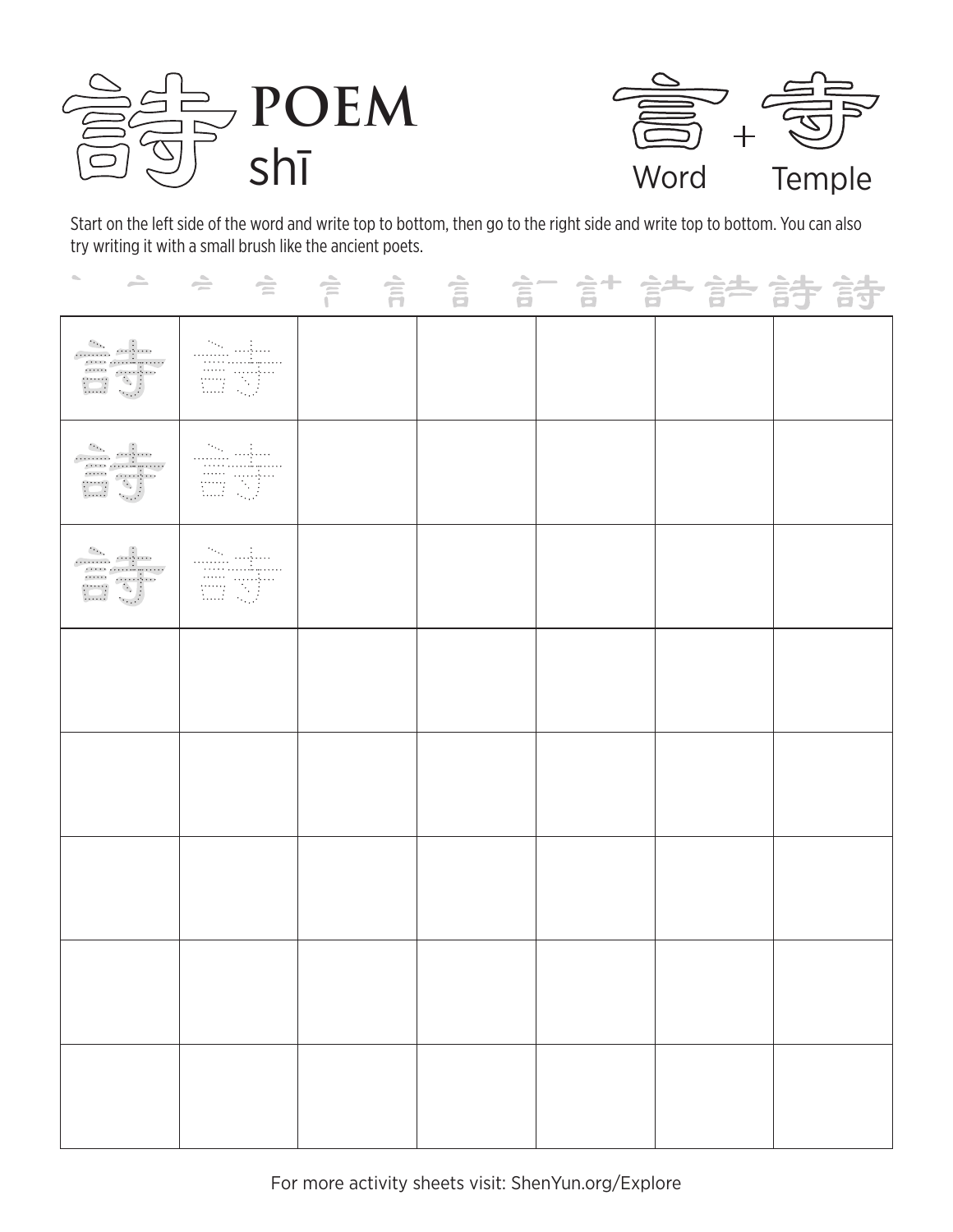Draw a path following all the <sup>슬슬</sup> characters.<br>Careful! Don't be tricked by similar words! Draw a path following all the 音**寸** characters. Careful! Don't be tricked by similar words!

HELP LI BAI FIND HIS BRUSH

**HELP LI BAI FIND HIS BRUSH** 

| 信  | 物  | 物  | 韦  | 告  | 捣  | 传  | 袁  | 步  | 仓 |
|----|----|----|----|----|----|----|----|----|---|
| お  | 齿  | 物心 | 物  | 物  | 韦  | 雪  | 捣  | 袁  | 捣 |
| 师  | 同信 | 捣  | 特  | 制造 | 同信 | 袁表 | 传  | 信  | 倚 |
| 物  | 物  | 物心 | 物仙 | 物  | 捣  | 危  | 韦  | 势  | 袁 |
| 制造 | 同信 | 齿  | 师  | や  | 袁  | 同信 | 袁  | お  | 信 |
| 物  | 物  | 同信 | 物  | 物  | 物仙 | 捣  | 齿  | 同信 | 雪 |
| 捣  | 物  | 物  | 物  | 仓  | 物  | 制管 | 物  | 仓  | 韦 |
| 仓  | 齿  | 袁  | 捣  | 危  | 同信 | 巾  | 物  | 炮  | 捣 |
| 韦  | 特  | 物信 | 物  | 物信 | 物  | 制造 | 物心 | 同信 | 齿 |
| 倚  | 捣  | 物  | 韦  | 同信 | 袁表 | 势  | 捣  | 恻  | 仓 |

FINISH

SHEN YUN PERFORMING ARTS | For more about Li Bai and other stories visit: ShenYun.org/Explore **SHEN YUN PERFORMING ARTS** | For more about Li Bai and other stories visit: ShenYun.org/Explore

START